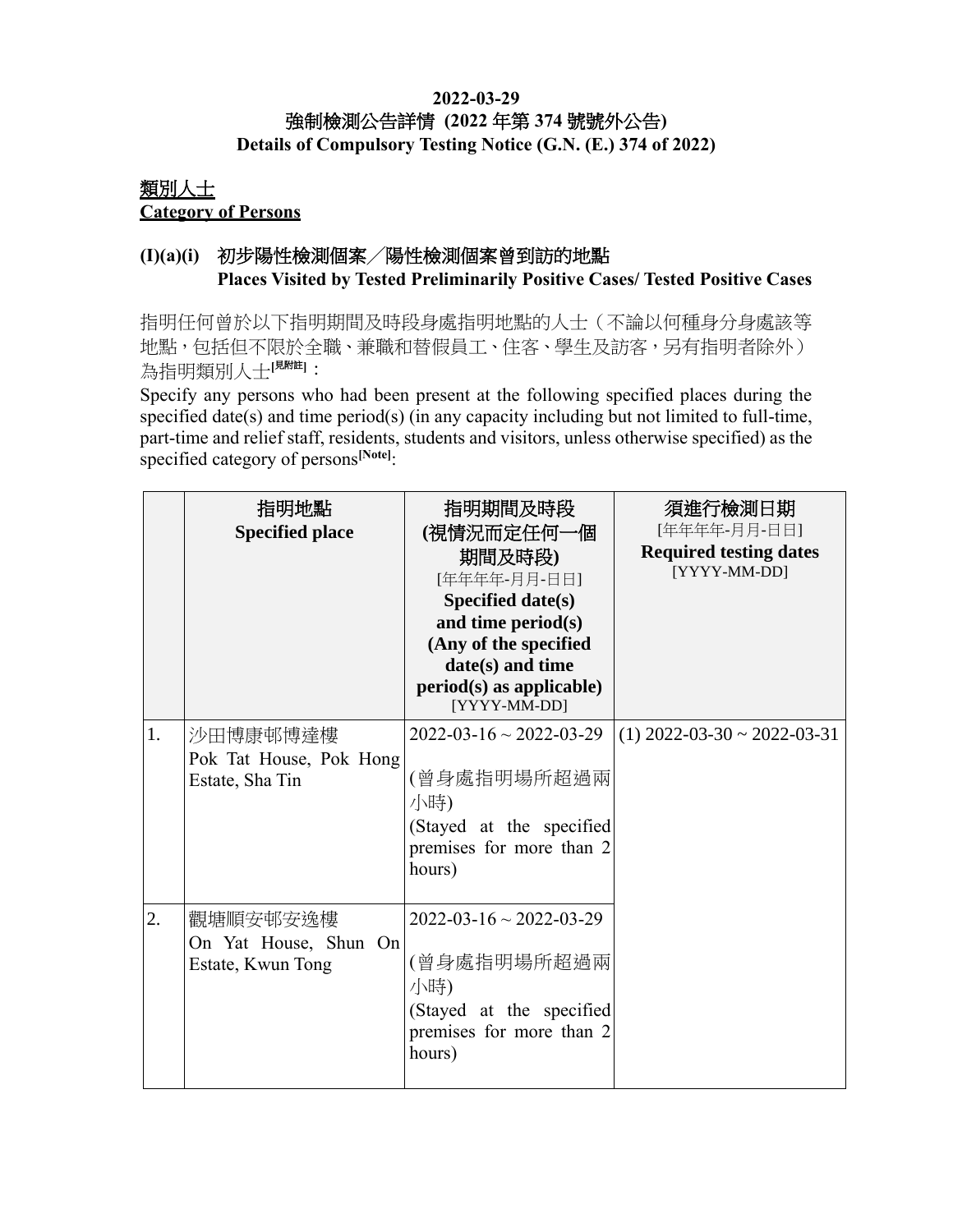|    | 指明地點<br><b>Specified place</b>                                                             | 指明期間及時段<br>(視情況而定任何一個<br>期間及時段)<br>[年年年年-月月-日日]<br>Specified date(s)<br>and time period(s)<br>(Any of the specified<br>date(s) and time<br>$period(s)$ as applicable)<br>[YYYY-MM-DD] | 須進行檢測日期<br>[年年年年-月月-日日]<br><b>Required testing dates</b><br>[YYYY-MM-DD] |
|----|--------------------------------------------------------------------------------------------|---------------------------------------------------------------------------------------------------------------------------------------------------------------------------------------|--------------------------------------------------------------------------|
| 3. | 沙田沙角邨銀鷗樓 A 座至<br>$C$ 座<br>Blocks A to C, Herring Gull<br>House, Sha Kok Estate, Sha<br>Tin | $2022 - 03 - 16 \sim 2022 - 03 - 29$<br>(曾身處指明場所超過兩<br>小時)<br>(Stayed at the specified<br>premises for more than 2<br>hours)                                                          | $(1)$ 2022-03-30 ~ 2022-03-31                                            |
| 4. | 屯門大興邨興輝樓<br>Hing Fai House, Tai Hing<br>Estate, Tuen Mun                                   | $2022 - 03 - 16 \sim 2022 - 03 - 29$<br>(曾身處指明場所超過兩<br>小時)<br>(Stayed at the specified<br>premises for more than 2<br>hours)                                                          |                                                                          |
| 5. | 上水天平邨天賀樓<br>Tin Hor House, Tin Ping<br>Estate, Sheung Shui                                 | $2022 - 03 - 16 \sim 2022 - 03 - 29$<br>(曾身處指明場所超過兩<br>小時)<br>(Stayed at the specified<br>premises for more than 2<br>hours)                                                          |                                                                          |
| 6. | 慈雲山慈民邨民裕樓<br>Man Yue House, Tsz Man<br>Estate, Tsz Wan Shan                                | $2022 - 03 - 16 \sim 2022 - 03 - 29$<br>(曾身處指明場所超過兩<br>小時)<br>(Stayed at the specified<br>premises for more than 2<br>hours)                                                          |                                                                          |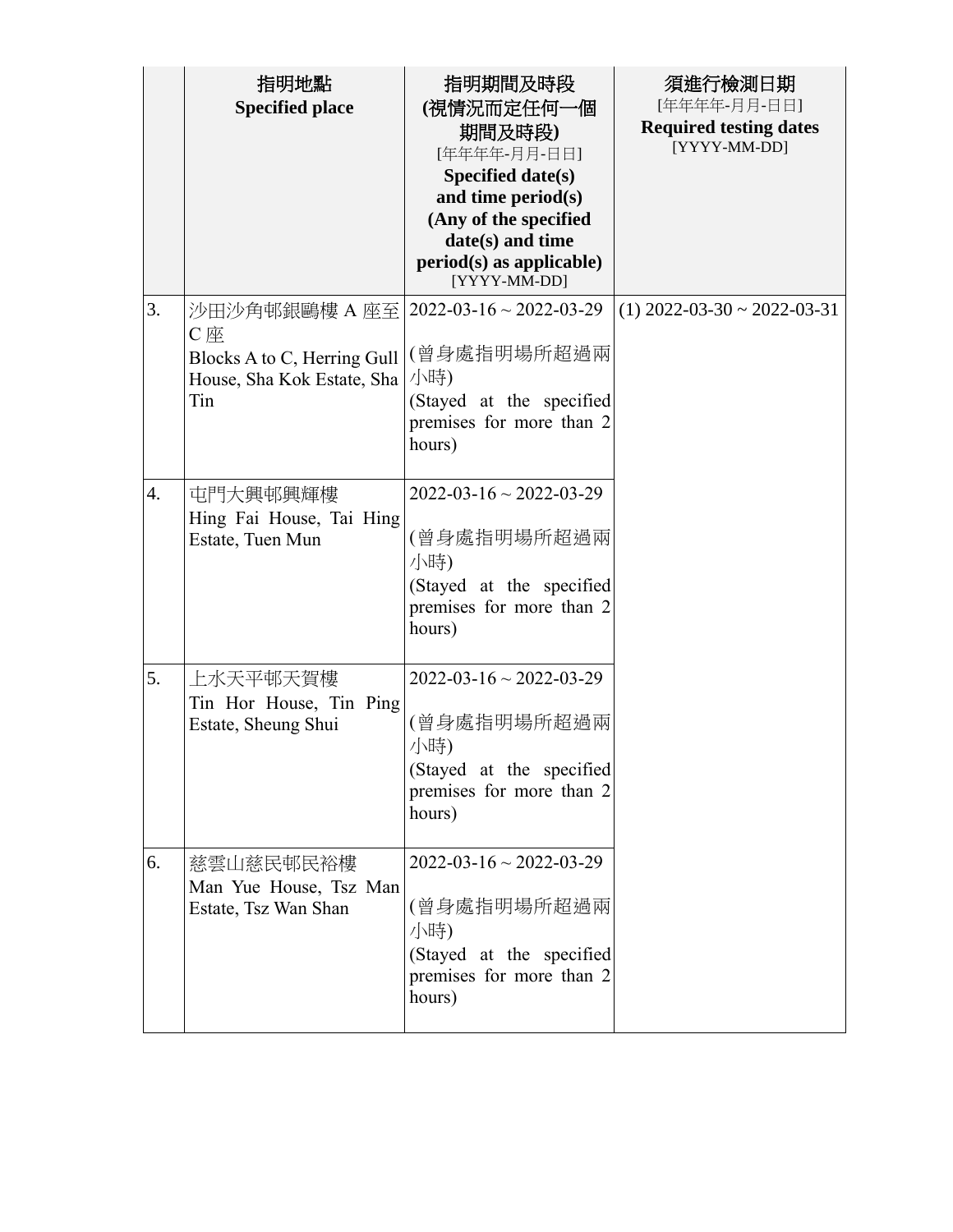|     | 指明地點                      | 指明期間及時段                                   | 須進行檢測日期                       |
|-----|---------------------------|-------------------------------------------|-------------------------------|
|     | <b>Specified place</b>    | (視情況而定任何一個                                | [年年年年-月月-日日]                  |
|     |                           | 期間及時段)                                    | <b>Required testing dates</b> |
|     |                           | [年年年年-月月-日日]                              | [YYYY-MM-DD]                  |
|     |                           | Specified date(s)                         |                               |
|     |                           | and time period(s)                        |                               |
|     |                           | (Any of the specified<br>date(s) and time |                               |
|     |                           | $period(s)$ as applicable)                |                               |
|     |                           | [YYYY-MM-DD]                              |                               |
| 7.  | 屯門兆畦苑兆強閣                  | $2022 - 03 - 16 \sim 2022 - 03 - 29$      | $(1)$ 2022-03-30 ~ 2022-03-31 |
|     | Siu Keung House, Siu Kwai |                                           |                               |
|     | Court, Tuen Mun           | (曾身處指明場所超過兩                               |                               |
|     |                           | 小時)                                       |                               |
|     |                           | (Stayed at the specified                  |                               |
|     |                           | premises for more than 2                  |                               |
|     |                           | hours)                                    |                               |
| 8.  | 慈雲山慈正邨正和樓                 | $2022 - 03 - 16 \sim 2022 - 03 - 29$      |                               |
|     | Ching Wo House, Tsz Ching |                                           |                               |
|     | Estate, Tsz Wan Shan      | (曾身處指明場所超過兩                               |                               |
|     |                           | 小時)                                       |                               |
|     |                           | (Stayed at the specified                  |                               |
|     |                           | premises for more than 2                  |                               |
|     |                           | hours)                                    |                               |
|     |                           |                                           |                               |
| 9.  | 大埔運頭塘邨運亨樓                 | $2022 - 03 - 16 \sim 2022 - 03 - 29$      |                               |
|     | Wan Hang House, Wan Tau   | (曾身處指明場所超過兩                               |                               |
|     | Tong Estate, Tai Po       | 小時)                                       |                               |
|     |                           | (Stayed at the specified                  |                               |
|     |                           | premises for more than 2                  |                               |
|     |                           | hours)                                    |                               |
|     |                           |                                           |                               |
| 10. | 天水圍天瑞邨瑞龍樓                 | $2022 - 03 - 16 \sim 2022 - 03 - 29$      |                               |
|     | Shui Lung House, Tin Shui |                                           |                               |
|     | Estate, Tin Shui Wai      | (曾身處指明場所超過兩                               |                               |
|     |                           | 小時)                                       |                               |
|     |                           | (Stayed at the specified                  |                               |
|     |                           | premises for more than 2<br>hours)        |                               |
|     |                           |                                           |                               |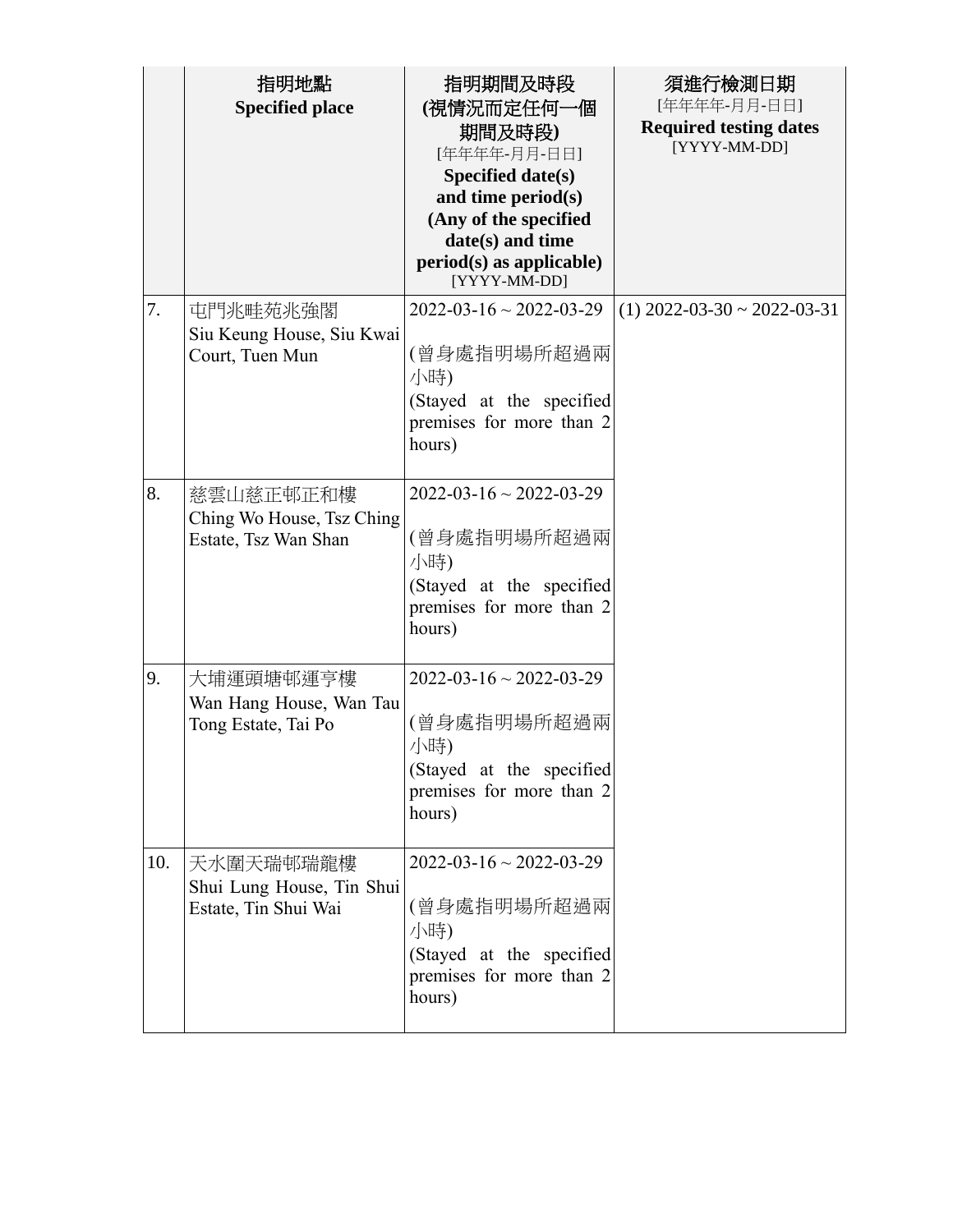|     | 指明地點                                           | 指明期間及時段                                              | 須進行檢測日期                       |
|-----|------------------------------------------------|------------------------------------------------------|-------------------------------|
|     | <b>Specified place</b>                         | (視情況而定任何一個                                           | [年年年年-月月-日日]                  |
|     |                                                | 期間及時段)                                               | <b>Required testing dates</b> |
|     |                                                | [年年年年-月月-日日]                                         | [YYYY-MM-DD]                  |
|     |                                                | Specified date( $s$ )                                |                               |
|     |                                                | and time period(s)<br>(Any of the specified          |                               |
|     |                                                | date(s) and time                                     |                               |
|     |                                                | $period(s)$ as applicable)                           |                               |
|     |                                                | [YYYY-MM-DD]                                         |                               |
| 11. | 葵涌葵盛東邨盛富樓                                      | $2022 - 03 - 16 \sim 2022 - 03 - 29$                 | $(1)$ 2022-03-30 ~ 2022-03-31 |
|     | Shing Fu House,<br>Kwai                        |                                                      |                               |
|     | Shing East Estate, Kwai (曾身處指明場所超過兩            |                                                      |                               |
|     | Chung                                          | 小時)                                                  |                               |
|     |                                                | (Stayed at the specified                             |                               |
|     |                                                | premises for more than 2<br>hours)                   |                               |
|     |                                                |                                                      |                               |
| 12. | 葵涌石蔭邨智石樓                                       | $2022 - 03 - 16 \sim 2022 - 03 - 29$                 |                               |
|     | Chi Shek House, Shek Yam                       |                                                      |                               |
|     | Estate, Kwai Chung                             | (曾身處指明場所超過兩                                          |                               |
|     |                                                | 小時)                                                  |                               |
|     |                                                | (Stayed at the specified                             |                               |
|     |                                                | premises for more than 2                             |                               |
|     |                                                | hours)                                               |                               |
|     |                                                |                                                      |                               |
| 13. | 將軍澳寶林邨寶寧樓                                      | $2022 - 03 - 16 \sim 2022 - 03 - 29$                 |                               |
|     | Po Ning House, Po Lam<br>Estate, Tseung Kwan O | (曾身處指明場所超過兩                                          |                               |
|     |                                                | 小時)                                                  |                               |
|     |                                                | (Stayed at the specified                             |                               |
|     |                                                | premises for more than 2                             |                               |
|     |                                                | hours)                                               |                               |
|     |                                                |                                                      |                               |
| 14. | 黃大仙竹園南邨秀園樓                                     | $2022 - 03 - 16 \sim 2022 - 03 - 29$                 |                               |
|     | Sau Yuen House, Chuk Yuen                      |                                                      |                               |
|     | South Estate, Wong Tai Sin                     | (曾身處指明場所超過兩                                          |                               |
|     |                                                | 小時)                                                  |                               |
|     |                                                | (Stayed at the specified<br>premises for more than 2 |                               |
|     |                                                | hours)                                               |                               |
|     |                                                |                                                      |                               |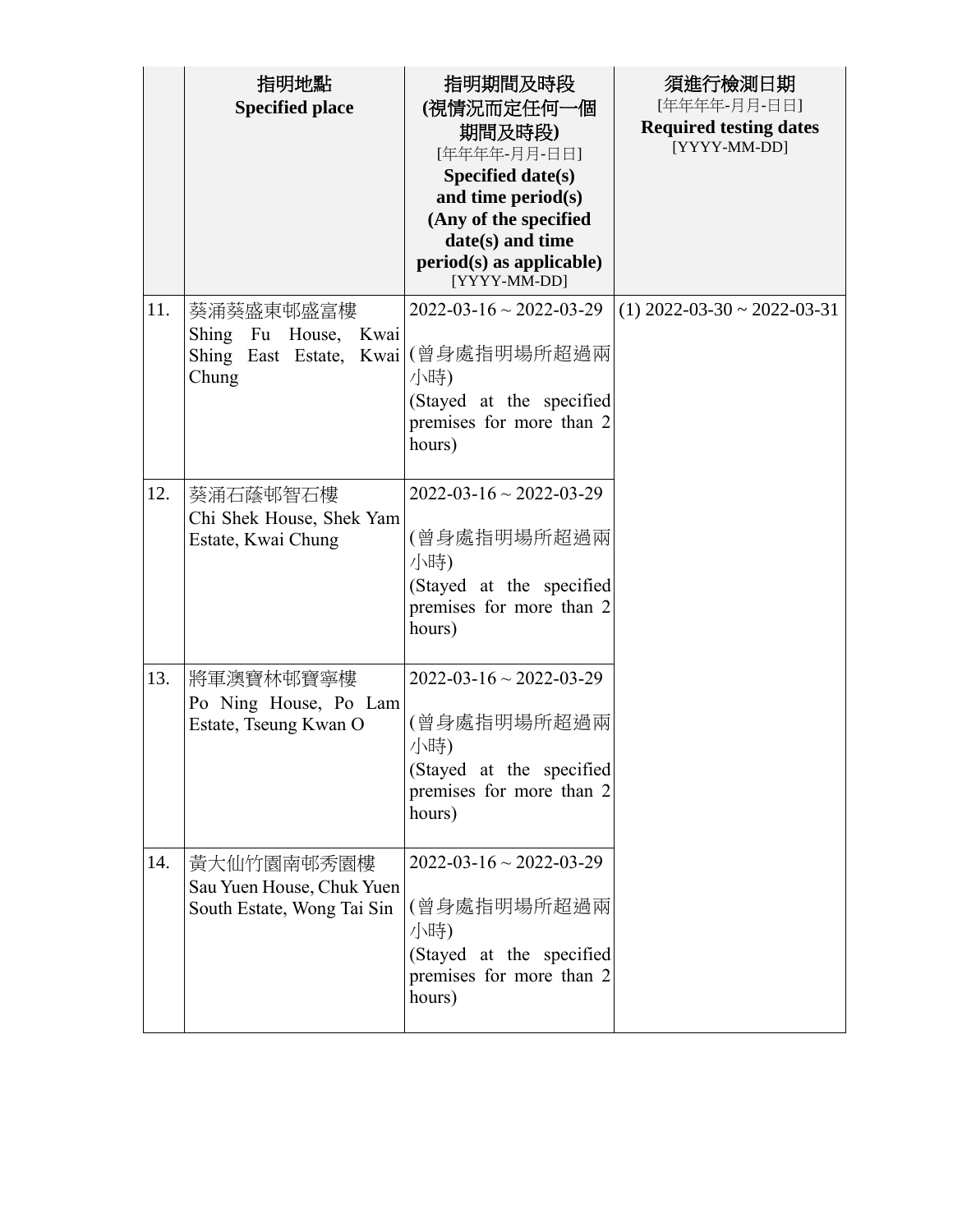|     | 指明地點                     | 指明期間及時段                                              | 須進行檢測日期                       |
|-----|--------------------------|------------------------------------------------------|-------------------------------|
|     | <b>Specified place</b>   | (視情況而定任何一個                                           | [年年年年-月月-日日]                  |
|     |                          | 期間及時段)                                               | <b>Required testing dates</b> |
|     |                          | [年年年年-月月-日日]                                         | [YYYY-MM-DD]                  |
|     |                          | Specified date(s)                                    |                               |
|     |                          | and time period(s)                                   |                               |
|     |                          | (Any of the specified<br>date(s) and time            |                               |
|     |                          | $period(s)$ as applicable)                           |                               |
|     |                          | [YYYY-MM-DD]                                         |                               |
| 15. | 九龍城美東邨美德樓                | $2022 - 03 - 16 \sim 2022 - 03 - 29$                 | $(1)$ 2022-03-30 ~ 2022-03-31 |
|     | Mei Tak House, Mei Tung  |                                                      |                               |
|     | Estate, Kowloon City     | (曾身處指明場所超過兩                                          |                               |
|     |                          | 小時)                                                  |                               |
|     |                          | (Stayed at the specified                             |                               |
|     |                          | premises for more than 2<br>hours)                   |                               |
|     |                          |                                                      |                               |
| 16. | 柴灣小西灣邨瑞強樓                | $2022 - 03 - 16 \sim 2022 - 03 - 29$                 |                               |
|     | Sui Keung House, Siu Sai |                                                      |                               |
|     | Wan Estate, Chai Wan     | (曾身處指明場所超過兩                                          |                               |
|     |                          | 小時)                                                  |                               |
|     |                          | (Stayed at the specified                             |                               |
|     |                          | premises for more than 2                             |                               |
|     |                          | hours)                                               |                               |
|     |                          |                                                      |                               |
| 17. | 大埔大元邨泰怡樓                 | $2022 - 03 - 16 \sim 2022 - 03 - 29$                 |                               |
|     | Tai Yee House, Tai Yuen  | (曾身處指明場所超過兩                                          |                               |
|     | Estate, Tai Po           | 小時)                                                  |                               |
|     |                          | (Stayed at the specified                             |                               |
|     |                          | premises for more than 2                             |                               |
|     |                          | hours)                                               |                               |
|     |                          |                                                      |                               |
| 18. | 天水圍天澤邨澤宇樓                | $2022 - 03 - 16 \sim 2022 - 03 - 29$                 |                               |
|     | Chak Yu House, Tin Chak  |                                                      |                               |
|     | Estate, Tin Shui Wai     | (曾身處指明場所超過兩                                          |                               |
|     |                          | 小時)                                                  |                               |
|     |                          | (Stayed at the specified<br>premises for more than 2 |                               |
|     |                          | hours)                                               |                               |
|     |                          |                                                      |                               |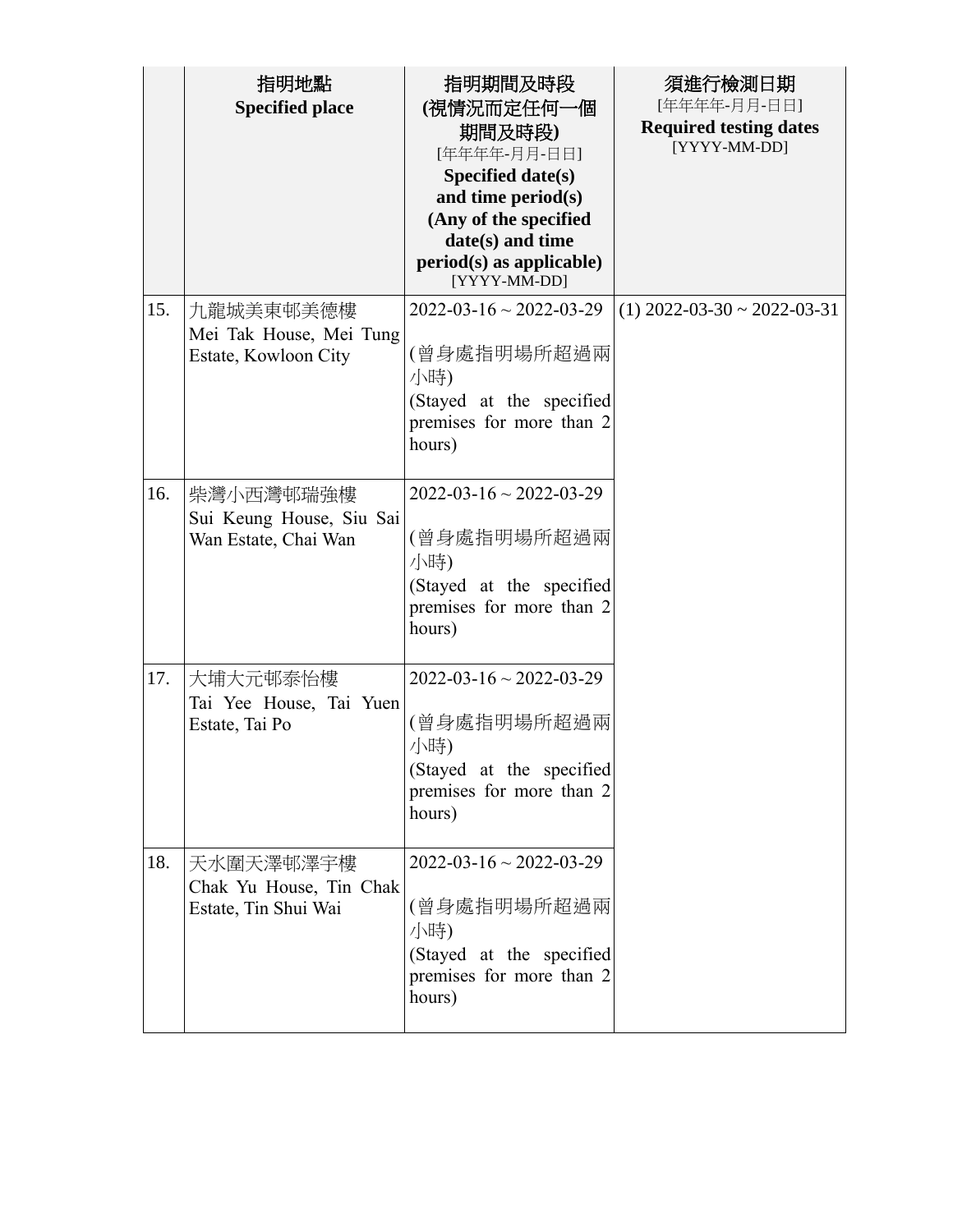|     | 指明地點<br><b>Specified place</b>                                | 指明期間及時段<br>(視情況而定任何一個<br>期間及時段)<br>[年年年年-月月-日日]<br>Specified date(s)<br>and time period(s)<br>(Any of the specified<br>date(s) and time<br>$period(s)$ as applicable)<br>[YYYY-MM-DD] | 須進行檢測日期<br>[年年年年-月月-日日]<br><b>Required testing dates</b><br>[YYYY-MM-DD] |
|-----|---------------------------------------------------------------|---------------------------------------------------------------------------------------------------------------------------------------------------------------------------------------|--------------------------------------------------------------------------|
| 19. | 青衣長青邨青梅樓<br>Ching Mui House, Cheung<br>Ching Estate, Tsing Yi | $2022 - 03 - 16 \sim 2022 - 03 - 29$<br>(曾身處指明場所超過兩<br>小時)<br>(Stayed at the specified<br>premises for more than 2<br>hours)                                                          | $(1)$ 2022-03-30 ~ 2022-03-31                                            |
| 20. | 荃灣梨木樹邨 5座<br>Block 5, Lei Muk Shue<br>Estate, Tsuen Wan       | $2022 - 03 - 16 \sim 2022 - 03 - 29$<br>(曾身處指明場所超過兩<br>小時)<br>(Stayed at the specified<br>premises for more than 2<br>hours)                                                          |                                                                          |

**(I)(a)(ii)** 初步陽性檢測個案╱陽性檢測個案曾乘搭的公共交通工具 **Public Transport Taken by Tested Preliminarily Positive Cases/ Tested Positive Cases**

無

Nil

#### **(I)(a)(iii)** 污水樣本檢測呈陽性的地點

**Places with Sewage Sample(s) Tested Positive**

無

Nil

**(I)(a)(iv)** 與初步陽性檢測個案╱陽性檢測個案有關的地點 **Places Relevant to Tested Preliminarily Positive Cases/ Tested Positive Cases**  無

Nil

**(I)(b)** 上呼吸道感染及/或流感樣疾病個案(幼稚園╱幼兒中心)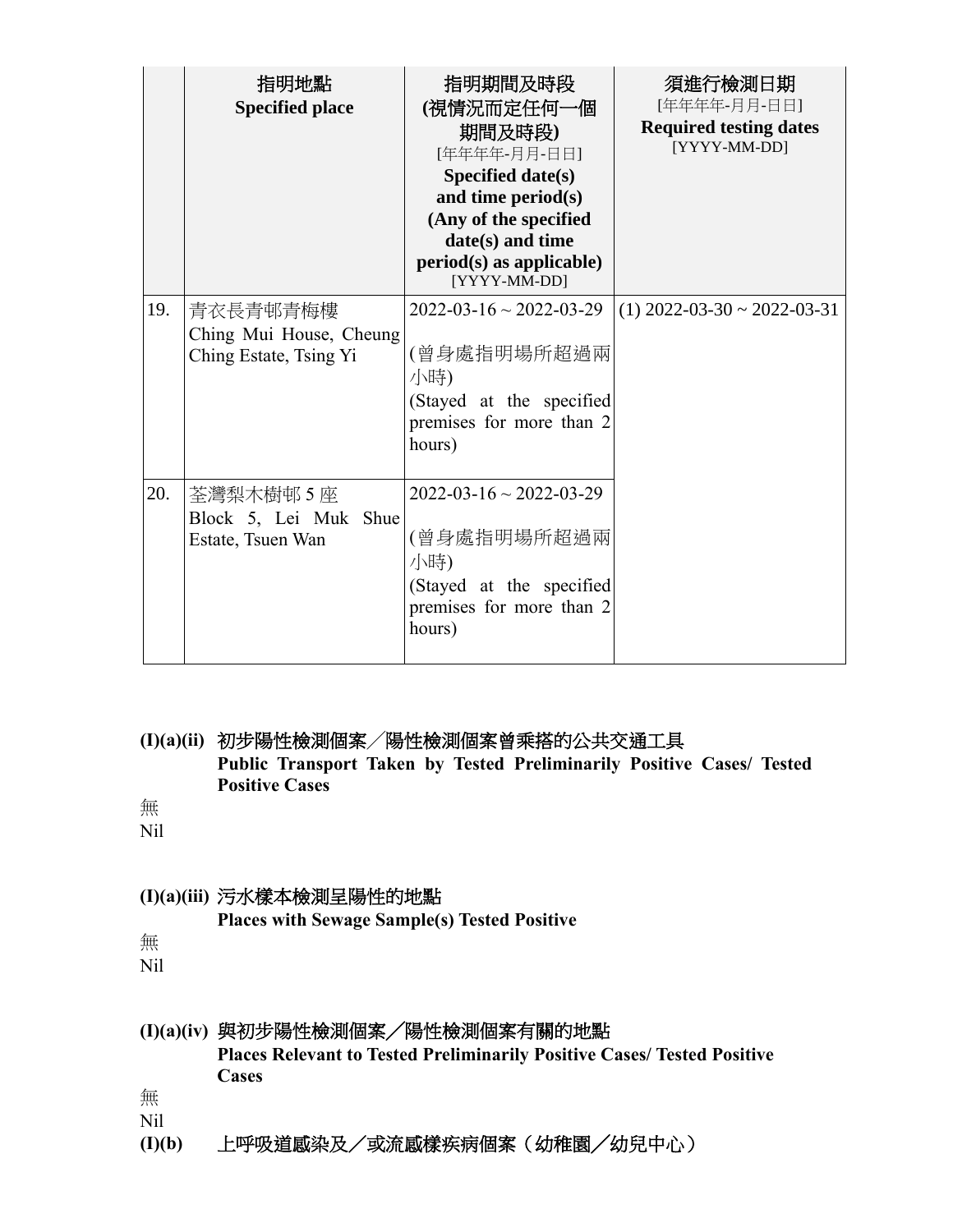**Upper Respiratory Tract Infection and/or Influenza-like Illness Cases (Kindergarten/ Child Care Centre)**

無

Nil

# **(I)(c)** 上呼吸道感染及/或流感樣疾病個案(小學) **Upper Respiratory Tract Infection and/or Influenza-like Illness Cases (Primary School)**

無

Nil

**(I)(d)** 初步陽性檢測個案╱陽性檢測個案曾到訪的地點(醫院管理局設施) **Places Visited by Tested Preliminarily Positive Cases/ Tested Positive Cases (Facilities of the Hospital Authority)**

無

Nil

## 附註:

**Note:**

如果屬於上述第(I)部分中指明的類別人士,須根據《預防及控制疾病規例》(第 599 章,附屬法例 A)第 22 條接受檢疫,在檢疫期間則無須遵從本公告中的規定。

如果屬於上述第(I)部分中指明的類別人士在須進行檢測日期在醫院或隔離設施接受 治療或隔離,有關人士在知會醫護人員有關適用檢測要求並在住院或隔離期間遵從 相關醫院或隔離設施的檢測安排的情況下,會獲視為已遵從強制檢測公告的規定。

上述第(I)部分中指明的類別人士如在 2021 年 12 月 29 日或之後取得 2019 冠狀病毒 病的聚合酶連鎖反應核酸檢測或快速抗原測試的陽性檢測結果(*有關人士*),則無須 按本公告的規定進行檢測。有關人士須向訂明人員按以下規定出示相關證明文件:

- (a) 就曾在聚合酶連鎖反應核酸檢測中取得陽性檢測結果的人士——出示相關載有 陽性檢測結果的電話短訊通知;或
- (b) 就曾在快速抗原測試中取得陽性檢測結果的人士——出示在政府「2019 冠狀病 毒快速抗原測試陽性結果人士申報系統」作出申報後獲發的電話短訊通知或隔 離令。

如有關人士未能出示相關證明文件,則仍須按本公告的規定進行檢測。

If a person who falls within the category specified in Part (I) above is required to undergo quarantine pursuant to section 22 of the Prevention and Control of Disease Regulation (Chapter 599, sub. leg. A), that person is not required to comply with the requirements set out in this Notice during the quarantine period.

If a person who falls within the category specified in Part (I) above is receiving treatment or under isolation in a hospital or an isolation facility on the required testing date(s), he/she would be taken to have complied with the requirements set out in the compulsory testing